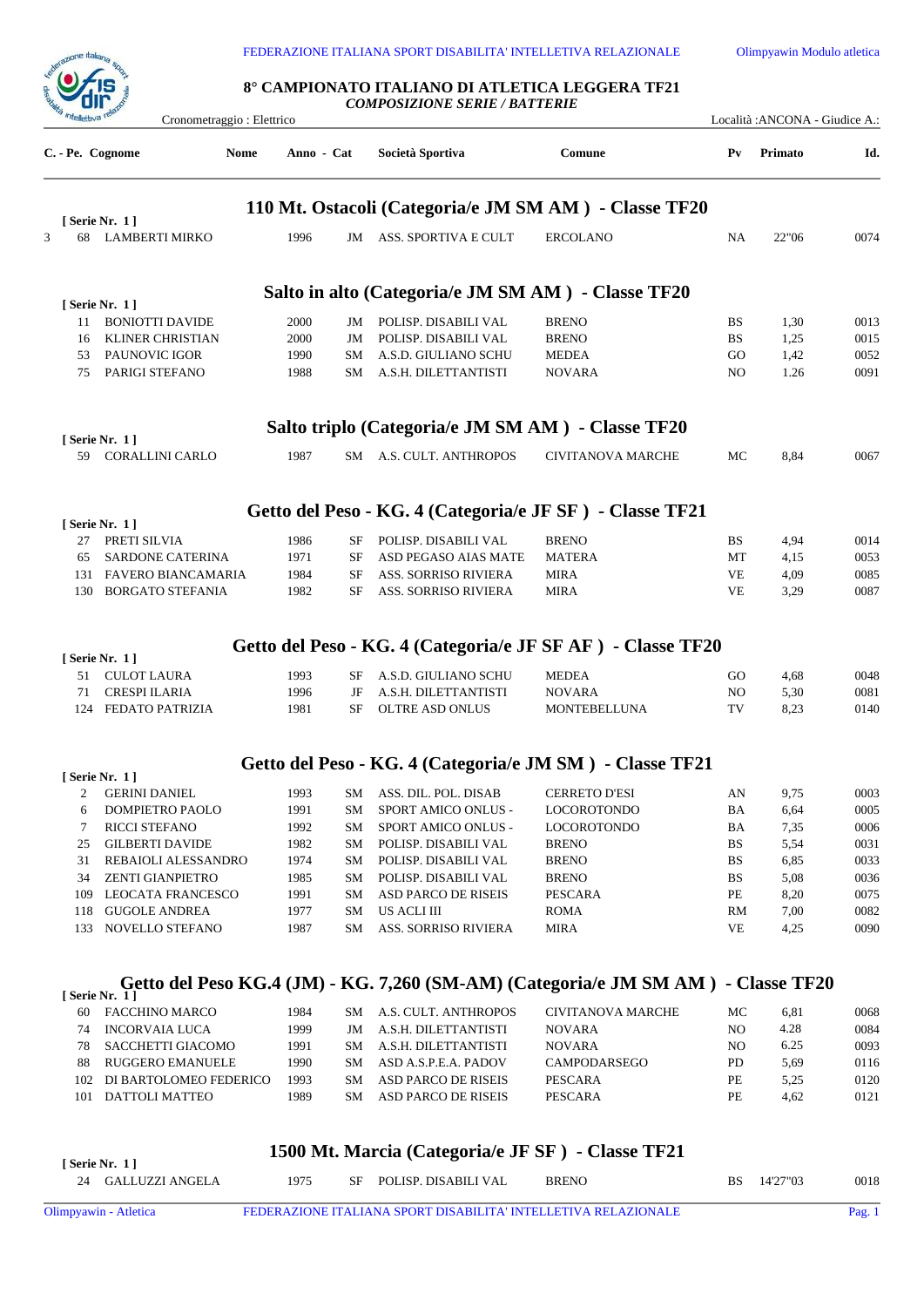|                      | C. - Pe. Cognome<br>Nome                   | Anno - Cat   |           | Società Sportiva                                    | Comune                                               | P <sub>V</sub> | Primato        | Id.          |
|----------------------|--------------------------------------------|--------------|-----------|-----------------------------------------------------|------------------------------------------------------|----------------|----------------|--------------|
| 33                   | SPADACINI SILVIA                           | 1977         | SF        | POLISP. DISABILI VAL                                | <b>BRENO</b>                                         | <b>BS</b>      | 14'28"03       | 0020         |
| 98                   | PERTILE GIULIA                             | 1982         | <b>SF</b> | ASD A.S.P.E.A. PADOV                                | CAMPODARSEGO                                         | PD             | 11'54"21       | 0057         |
| 131                  | FAVERO BIANCAMARIA                         | 1984         | <b>SF</b> | ASS. SORRISO RIVIERA                                | <b>MIRA</b>                                          | VE             | 16'01"94       | 0084         |
| 130                  | <b>BORGATO STEFANIA</b>                    | 1982         | SF        | <b>ASS. SORRISO RIVIERA</b>                         | <b>MIRA</b>                                          | VE             | 15'22"25       | 0086         |
|                      |                                            |              |           |                                                     | 1500 Mt. Marcia (Categoria/e JM SM) - Classe TF21    |                |                |              |
| 23                   | [ Serie Nr. 1 ]<br><b>FESTA GABRIELE</b>   | 1978         | SM        | POLISP. DISABILI VAL                                | <b>BRENO</b>                                         | <b>BS</b>      | 10'59"04       | 0040         |
| 97                   | LUCATO STEFANO                             | 1986         | SM        | ASD A.S.P.E.A. PADOV                                | <b>CAMPODARSEGO</b>                                  | PD             | 10'29"66       | 0067         |
|                      |                                            |              |           |                                                     | 3000 Mt. Marcia (Categoria/e JF SF AF) - Classe TF20 |                |                |              |
|                      | [ Serie Nr. 1]                             |              |           |                                                     |                                                      |                |                |              |
| 8                    | <b>CORTESE GIADA</b>                       | 1997         | JF        | SOCIETA' GINNASTICA                                 | <b>BIELLA</b>                                        | BI             | 26'10"00       | 0006         |
| 104                  | PAVONE VALENTINA                           | 1999         | JF        | <b>ASD PARCO DE RISEIS</b>                          | <b>PESCARA</b>                                       | PE             | $\overline{a}$ | 0118         |
| 69                   | PACELLI WANDA                              | 1999         | JF        | ASS. SPORTIVA E CULT                                | <b>ERCOLANO</b>                                      | <b>NA</b>      | 32'00"00       | 0010         |
|                      |                                            |              |           | 100 Mt. Piani (Categoria/e JF SF AF) - Classe TF20  |                                                      |                |                |              |
| $\overline{2}$<br>19 | [Batteria Nr. 1]<br><b>ONTANI PAMELA</b>   | 1993         | SF        | POLISP. DISABILI VAL                                | <b>BRENO</b>                                         | <b>BS</b>      | 16"22          | 0018         |
| 3<br>120             | FRISOLI SANTA ELISA                        | 1995         | SF        | ASS. DIL. NUOVA AUGU                                | <b>AUGUSTA</b>                                       | SR             | 13"90          | 0133         |
| 4                    | 12 CATTANEO SILVIA                         | 1991         | <b>SF</b> | POLISP. DISABILI VAL                                | <b>BRENO</b>                                         | <b>BS</b>      | 15"42          | 0016         |
|                      | [Batteria Nr. 2]                           |              |           |                                                     |                                                      |                |                |              |
| 2<br>8               | <b>CORTESE GIADA</b>                       | 1997         | JF        | SOCIETA' GINNASTICA                                 | <b>BIELLA</b>                                        | BI             | 17"62          | 0007         |
| 3<br>64              | REPETTO FLORENCE                           | 1999         | JF<br>JF  | A.S. CULT. ANTHROPOS                                | <b>CIVITANOVA MARCHE</b>                             | MC             | 14"30          | 0060         |
| 4<br>84<br>5         | <b>BIDOIA MARTA</b><br>129 D'ANDREA GIULIA | 1996<br>1992 | SF        | ASD A.S.P.E.A. PADOV<br><b>ASS. SORRISO RIVIERA</b> | CAMPODARSEGO<br><b>MIRA</b>                          | PD<br>VE       | 14"80<br>21"98 | 0102<br>0150 |
|                      |                                            |              |           | 100 Mt. Piani (Categoria/e JM SM) - Classe TF21     |                                                      |                |                |              |
|                      | [Batteria Nr. 1]                           |              |           |                                                     |                                                      |                |                |              |
| 21<br>$\mathbf{1}$   | DI VERNIERE SALVATORE                      | 1986         | SM        | POLISP. DISABILI VAL                                | <b>BRENO</b>                                         | <b>BS</b>      | 18"92          | 0027         |
| 99<br>2              | ZAMPROGNA MATTEO                           | 1988         | SM        | ASD A.S.P.E.A. PADOV                                | <b>CAMPODARSEGO</b>                                  | PD             | 16"10          | 0062         |
| 3<br>3               | <b>MANCIOLI LUCA</b>                       | 1992         | SM        | ASS. DIL. POL. DISAB                                | <b>CERRETO D'ESI</b>                                 | AN             | 14"30          | 0001         |
| 29<br>4              | PROVERA ALESSANDRO                         | 1995         | SM        | POLISP. DISABILI VAL                                | <b>BRENO</b>                                         | <b>BS</b>      | 15"86          | 0023         |
| 5<br>28              | PROVERA ANDREA                             | 1992         |           | SM POLISP. DISABILI VAL                             | <b>BRENO</b>                                         | <b>BS</b>      | 18"13          | 0021         |
|                      | [Batteria Nr. 2]                           |              |           |                                                     |                                                      |                |                |              |
| 1                    | 106 D'AGOSTINO NANDO                       | 1999         | JM        | <b>ASD PARCO DE RISEIS</b>                          | <b>PESCARA</b>                                       | PE             | 19"75          | 0070         |
| 2<br>94              | <b>BASSO FEDERICO</b>                      | 1967         | SМ        | ASD A.S.P.E.A. PADOV                                | CAMPODARSEGO                                         | PD             | 16"40          | 0058         |
| 3<br>32              | RONDI GABRIELE PIERAN                      | 1991         | SМ        | POLISP. DISABILI VAL                                | <b>BRENO</b>                                         | BS             | 14"36          | 0025         |
| 4<br>96              | <b>GIANNELLA MARCO</b>                     | 1987         | SΜ        | ASD A.S.P.E.A. PADOV                                | CAMPODARSEGO                                         | PD             | 15"80          | 0060         |
| 5                    | 109 LEOCATA FRANCESCO                      | 1991         | SM        | ASD PARCO DE RISEIS                                 | PESCARA                                              | PE             | 17"06          | 0076         |
|                      | [Batteria Nr. 3]                           |              |           |                                                     |                                                      |                |                |              |
| 2<br>132             | NOVELLO STEFANO                            | 1987         | SM        | <b>ASS. SORRISO RIVIERA</b>                         | <b>MIRA</b>                                          | VE             | 16"89          | 0088         |
| 3<br>50              | PALLANCA GIOVANNI                          | 1985         | SM        | ASD POLISPORTIVA QUI                                | <b>GENOVA</b>                                        | GE             | 15"08          | 0051         |
|                      | <b>FEDERICI DAVIDE</b>                     | 1994         | SM        | POLISP. DISABILI VAL                                | <b>BRENO</b>                                         | BS             | 15"76          | 0029         |
| 4<br>22<br>5<br>49   | PAGANO MANUEL                              | 1998         | JM        | ASD POLISPORTIVA QUI                                | <b>GENOVA</b>                                        | GE             | 17"02          | 0047         |

## **Mt. Piani (Categoria/e JM SM AM ) - Classe TF20**

|                | 81  | BOIOCCHI SIMONE              | 1994 | SМ        | ASD ATLETICA PIACENZ | PIACENZA            | PС | 13'12 | 0096 |
|----------------|-----|------------------------------|------|-----------|----------------------|---------------------|----|-------|------|
|                | 16. | KLINER CHRISTIAN             | 2000 | <b>IM</b> | POLISP. DISABILI VAL | <b>BRENO</b>        | BS | 14"08 | 0014 |
|                | 83  | BERTOLASO MARIO ALBERTO 2000 |      | <b>IM</b> | ASD A.S.P.E.A. PADOV | <b>CAMPODARSEGO</b> | PD | 11"70 | 0104 |
| $\overline{4}$ |     | LINCETTI STEFANO             | 1981 | SМ        | ASD A.S.P.E.A. PADOV | <b>CAMPODARSEGO</b> | PD | 14"00 | 0106 |
|                |     | 125 FIORENTIN YURI           | 1986 | SМ        | OLTRE ASD ONLUS      | <b>MONTEBELLUNA</b> | тv | 15"24 | 0142 |
|                |     |                              |      |           |                      |                     |    |       |      |

**[ Batteria Nr. 1 ]**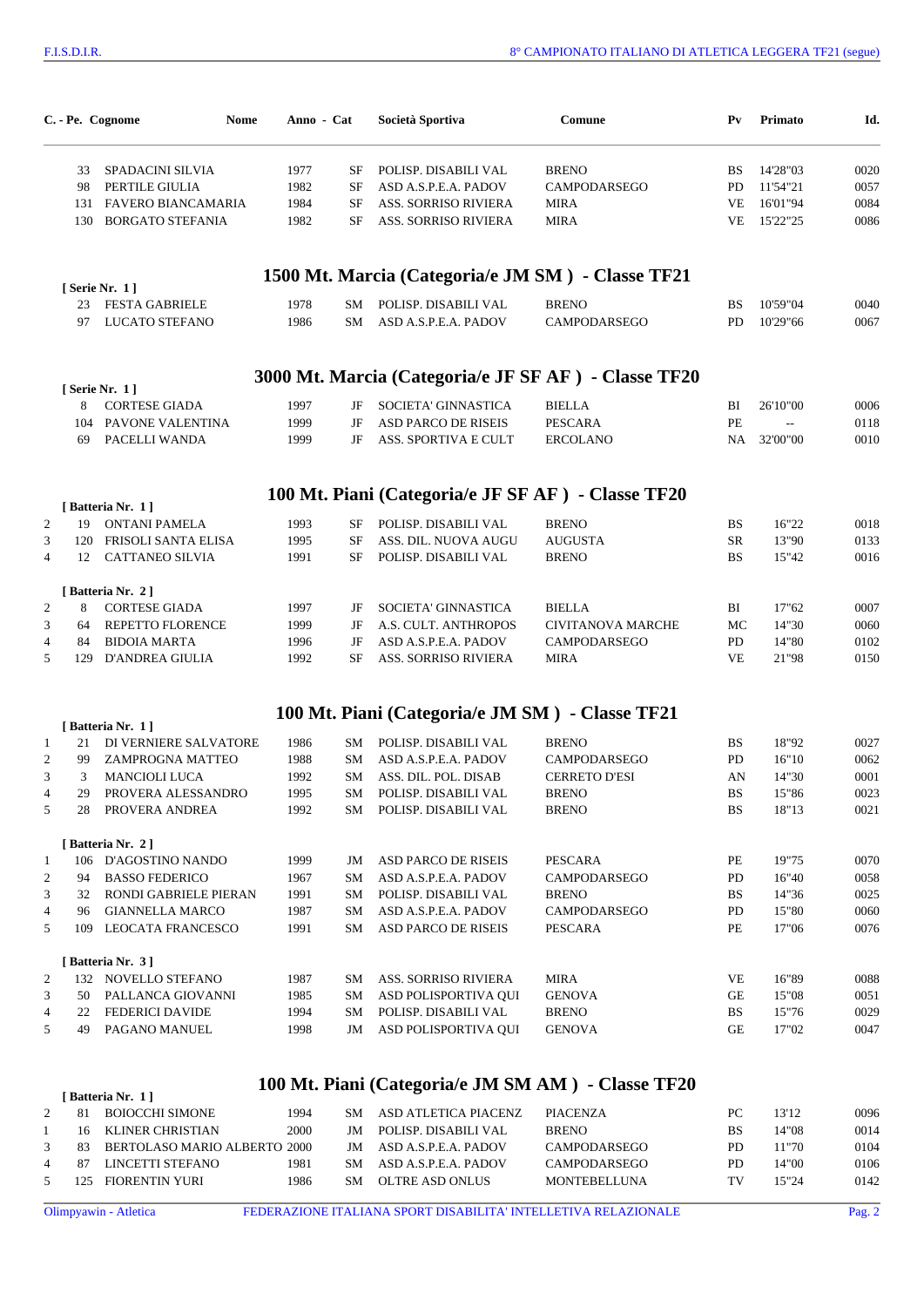|                |                | C. - Pe. Cognome<br>Nome                                  | Anno - Cat   |           | Società Sportiva                                   | Comune                                             | $P_{V}$   | Primato            | Id.          |
|----------------|----------------|-----------------------------------------------------------|--------------|-----------|----------------------------------------------------|----------------------------------------------------|-----------|--------------------|--------------|
|                |                | [Batteria nr. 2 (segue)]                                  |              |           |                                                    |                                                    |           |                    |              |
|                |                | [Batteria Nr. 2]                                          |              |           |                                                    |                                                    |           |                    |              |
| $\overline{c}$ | 70             | AIELLO MAURIZIO                                           | 1985         | SM        | A.S.H. DILETTANTISTI                               | <b>NOVARA</b>                                      | NO.       | 14'61              | 0086         |
| $\mathbf{1}$   | 85             | <b>BONATO ALBERTO</b>                                     | 1968         | AM        | ASD A.S.P.E.A. PADOV                               | CAMPODARSEGO                                       | PD        | 14"20              | 0098         |
| 3              | $\overline{4}$ | SCHIMMENTI GAETANO                                        | 1994         | JM        | ATLETICA OSIMO ASD                                 | <b>OSIMO</b>                                       | AN        | 12"34              | 0003         |
| 4<br>5         |                | 62 MATTEI ALESSANDRO<br>122 CAPOCASALE LUIGI PASQUALE 987 | 1986         | SM<br>SM  | A.S. CULT. ANTHROPOS<br><b>OLTRE ASD ONLUS</b>     | <b>CIVITANOVA MARCHE</b><br>MONTEBELLUNA           | МC<br>TV  | 13"60<br>14"92     | 0065<br>0144 |
|                |                |                                                           |              |           |                                                    |                                                    |           |                    |              |
|                |                | [Batteria Nr. 3]                                          |              |           |                                                    |                                                    |           |                    |              |
| 2              |                | 127 TONELLO GIANMARCO                                     | 1970         | AM        | OLTRE ASD ONLUS                                    | MONTEBELLUNA                                       | TV        | 14"28              | 0135         |
| 3              |                | 114 ANTONELLIS MICHAEL                                    | 1994         | SM        | US ACLI III                                        | <b>ROMA</b>                                        | RM        | 13"34              | 0127         |
| $\overline{4}$ | 15             | <b>JERMOUNE YOUNES</b>                                    | 1994         | SM        | POLISP. DISABILI VAL                               | <b>BRENO</b>                                       | <b>BS</b> | 13"58              | 0022         |
| 5              | 11             | <b>BONIOTTI DAVIDE</b>                                    | 2000         | JM        | POLISP. DISABILI VAL                               | <b>BRENO</b>                                       | BS        | 14"48              | 0012         |
|                |                |                                                           |              |           | 400 Mt. Piani (Categoria/e JF SF) - Classe TF21    |                                                    |           |                    |              |
|                |                | [ Serie Nr. 1 ]                                           |              |           |                                                    |                                                    |           |                    |              |
| 3              | 39             | <b>SPANO SARA</b>                                         | 1999         | JF        | A.S.D. SARDEGNA SPOR                               | <b>CAGLIARI</b>                                    | CA        | 1'47"50            | 0042         |
| $\overline{4}$ | 40             | <b>TIANO GIOVANNA</b>                                     | 1990         | SF        | A.S. GABRIELLA VIVAL                               | <b>GENOLA</b>                                      | CN        | 2'10"00            | 0045         |
|                |                |                                                           |              |           | 400 Mt. Piani (Categoria/e JF SF AF) - Classe TF20 |                                                    |           |                    |              |
|                |                | [Serie Nr. 1]                                             |              |           |                                                    |                                                    |           |                    |              |
| 2              | 17             | MOGNETTI MONICA                                           | 1985         | SF        | POLISP. DISABILI VAL                               | <b>BRENO</b>                                       | BS        | 1'32"38            | 0021         |
| 3              |                | 119 FERLITO CAMILLA                                       | 1992         | <b>SF</b> | ASD PROGETTO FILIPPI                               | <b>ROMA</b>                                        | RM        | 1'18"50            | 0131         |
| 4              | 66             | <b>CATALDO GIULIA</b>                                     | 1998         | JF        | ASS. SPORTIVA E CULT                               | <b>ERCOLANO</b>                                    | NA        | 1'30"46            | 0072         |
| 5              | 56             | <b>ABBADINI PAOLA</b>                                     | 1975         | AF        | A.S. CULT. ANTHROPOS                               | <b>CIVITANOVA MARCHE</b>                           | МC        | 1'38"40            | 0056         |
|                |                |                                                           |              |           | 400 Mt. Piani (Categoria/e JM SM) - Classe TF21    |                                                    |           |                    |              |
|                |                | [ Serie Nr. 1 ]                                           |              |           |                                                    |                                                    |           |                    |              |
| 2              | 48             | LANZONI ALESSANDRO                                        |              | JM        | ASD POLISPORTIVA QUI                               | <b>GENOVA</b>                                      | GE        | 1'37"04            | 0049         |
| 3              | 38<br>117      | NIEDDU SIMONE<br><b>CAPITANI TIZIANO</b>                  | 1991         | SM        | A.S.D. SARDEGNA SPOR<br>US ACLI III                | CAGLIARI                                           | CA        | 1'13"09            | 0043<br>0080 |
| $\overline{4}$ |                |                                                           | 1994         | SM        |                                                    | <b>ROMA</b>                                        | RM        | 1'18"87            |              |
|                |                |                                                           |              |           |                                                    | 400 Mt. Piani (Categoria/e JM SM AM) - Classe TF20 |           |                    |              |
|                |                | [ Serie Nr. 1 ]                                           |              |           |                                                    |                                                    |           |                    |              |
| 2              | 47             | VINCIGUERRA FRANCESCO                                     | 1997         | JM        | ASD POLISPORTIVA QUI                               | <b>GENOVA</b>                                      | GE        | 1'13"04            | 0040         |
| 3              | 37             | PECORELLI LUIGI                                           | 1976         | AM        | A.S.D. SARDEGNA SPOR                               | CAGLIARI                                           | CA        | 1'11"00            | 0028         |
| 4<br>5         | 79<br>41       | <b>ZEDDA SIMONE</b><br>CASTRIOTTA VINCENZO                | 1993<br>1984 | SM<br>SM  | A.S.H. DILETTANTISTI<br>A.S. GARGANO 2000 ON       | <b>NOVARA</b><br>MANFREDONIA                       | NO.<br>FG | 1'11"20<br>1'15"00 | 0089<br>0036 |
|                |                |                                                           |              |           |                                                    |                                                    |           |                    |              |
|                |                | [Serie Nr. 2]                                             |              |           |                                                    |                                                    |           |                    |              |
| $\overline{c}$ |                | 128 ZANDONA' SIMONE                                       | 1982         | SM        | OLTRE ASD ONLUS                                    | MONTEBELLUNA                                       | TV        | 1'06"72            | 0147         |
| 3              | 73             | <b>GALLINA EDOARDO</b>                                    | 1994         | JM        | A.S.H. DILETTANTISTI                               | <b>NOVARA</b>                                      | NO        | 1'05"20            | 0083         |
| 4              | 91             | ZAGO LEANDRO                                              | 1983         | SМ        | ASD A.S.P.E.A. PADOV                               | CAMPODARSEGO                                       | PD        | 1'06"10            | 0113         |
| 5              |                | 115 GIACCIO MASSIMO                                       | 1995         | SM        | US ACLI III                                        | <b>ROMA</b>                                        | RM        | 1'08"46            | 0129         |
|                |                | [ Serie Nr. $3$ ]                                         |              |           |                                                    |                                                    |           |                    |              |
| $\mathbf{1}$   | 44             | <b>FIORINO FRANCESCO</b>                                  | 1997         | JM        | ATLETICA FUTURA ASD                                | <b>PONTASSIEVE</b>                                 | FI        | 1'05"00            | 0039         |
| 2              | 14             | <b>GAIONI FERNANDO DOS SA</b>                             | 1990         | SМ        | POLISP. DISABILI VAL                               | <b>BRENO</b>                                       | BS        | 1'02"36            | 0025         |
| 3              | 61             | KOUTIKI TSILULU RUUD LORAIN SLO                           |              | SM        | A.S. CULT. ANTHROPOS                               | CIVITANOVA MARCHE                                  | MC        | 49"73              | 0063         |
| 4              | 67             | DI MAURO ANTONIO                                          | 1983         | SM        | ASS. SPORTIVA E CULT                               | <b>ERCOLANO</b>                                    | NA        | 58"03              | 0076         |
| 5              | 82             | <b>ALFIERI MARCO</b>                                      | 1993         | SM        | ASD A.S.P.E.A. PADOV                               | CAMPODARSEGO                                       | PD        | 1'02"61            | 0109         |

## **Giavellotto - Gr. 600 (Categoria/e JF SF ) - Classe TF21**

| <sup>r</sup> Serie Nr. 11 |      | $\frac{1}{2}$           |              |       |      |
|---------------------------|------|-------------------------|--------------|-------|------|
| 20 BONFANTI SARA          | 1988 | SF POLISP. DISABILI VAL | <b>BRENO</b> | 14.13 | 0016 |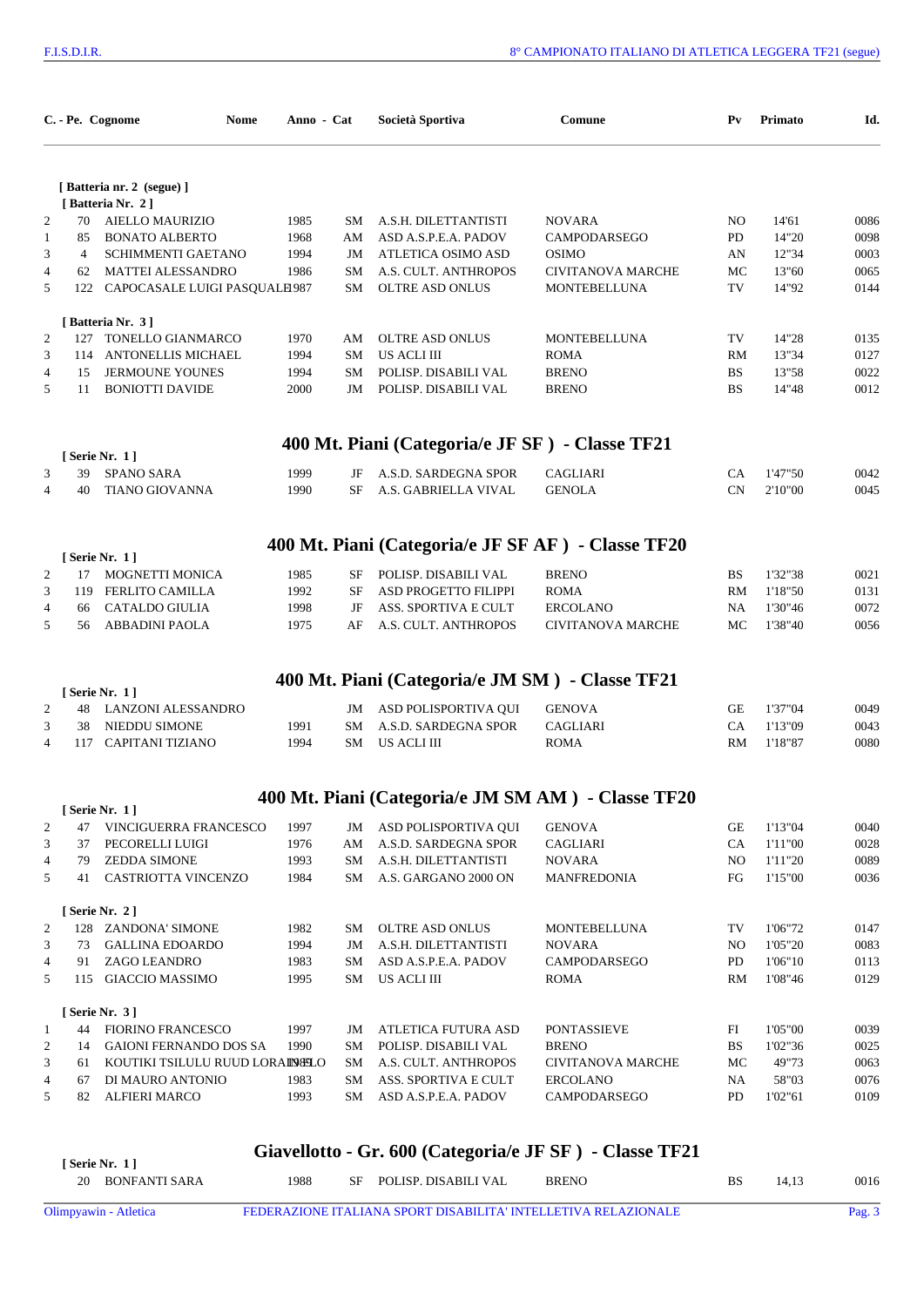| C. - Pe. Cognome | Nome                                           | Anno - Cat   |          | Società Sportiva                                      | Comune                                                                         | P <sub>V</sub>  | Primato        | Id.          |
|------------------|------------------------------------------------|--------------|----------|-------------------------------------------------------|--------------------------------------------------------------------------------|-----------------|----------------|--------------|
|                  |                                                |              |          |                                                       | Giavellotto - Gr. 600 (Categoria/e JF SF AF) - Classe TF20                     |                 |                |              |
|                  | [Serie Nr. 1]                                  |              |          |                                                       |                                                                                |                 |                |              |
|                  | 112 GIAMPAOLI ANGELA<br>123 DOTTO LAURA        | 1987<br>1999 | SF<br>JF | <b>ASSOCIAZIONE SPORTIV</b><br><b>OLTRE ASD ONLUS</b> | <b>URBINO</b><br><b>MONTEBELLUNA</b>                                           | <b>PS</b><br>TV | 15,31<br>23,54 | 0124<br>0139 |
|                  |                                                |              |          |                                                       | Giavellotto - Gr. 600 (Categoria/e JM SM) - Classe TF21                        |                 |                |              |
|                  | [ Serie Nr. 1 ]                                |              |          |                                                       |                                                                                |                 |                |              |
| 7                | RICCI STEFANO                                  | 1992         | SМ       | SPORT AMICO ONLUS -                                   | <b>LOCOROTONDO</b>                                                             | BA              | 20,26          | 0007         |
| 9<br>25          | <b>BORA RICCARDO</b><br><b>GILBERTI DAVIDE</b> | 1983<br>1982 | SМ<br>SM | SOCIETA' GINNASTICA<br>POLISP. DISABILI VAL           | <b>BIELLA</b><br><b>BRENO</b>                                                  | BI<br><b>BS</b> | 20,86<br>12,76 | 0010<br>0032 |
| 31               | <b>REBAIOLI ALESSANDRO</b>                     | 1974         | SM       | POLISP. DISABILI VAL                                  | <b>BRENO</b>                                                                   | <b>BS</b>       | 13,41          | 0034         |
| 26               | MENSI PIETRO STEFANO                           | 1986         | SM       | POLISP. DISABILI VAL                                  | <b>BRENO</b>                                                                   | <b>BS</b>       | 11,23          | 0037         |
| 111              | <b>SIMONI MATTEO</b>                           | 1996         | JM       | <b>ASD PARCO DE RISEIS</b>                            | <b>PESCARA</b>                                                                 | PE              | $\sim$         | 0073         |
| 107              | DI GIOVANNI SIMONE                             | 1995         | SM       | <b>ASD PARCO DE RISEIS</b>                            | <b>PESCARA</b>                                                                 | PE              | 10,34          | 0077         |
| 118              | <b>GUGOLE ANDREA</b>                           | 1977         | SM       | US ACLI III                                           | <b>ROMA</b>                                                                    | RM              | 16,24          | 0083         |
|                  |                                                |              |          |                                                       | Giavellotto Gr.600 (JM) - Gr. 800 (SM-AM) (Categoria/e JM SM AM) - Classe TF20 |                 |                |              |
|                  | [Serie Nr. 1]                                  |              |          |                                                       |                                                                                |                 |                |              |
| 60               | <b>FACCHINO MARCO</b>                          | 1984         | SM       | A.S. CULT. ANTHROPOS                                  | <b>CIVITANOVA MARCHE</b>                                                       | МC              | 27,48          | 0069         |
| 105              | TACCONELLA MATTEO                              | 1986         | SM       | <b>ASD PARCO DE RISEIS</b>                            | <b>PESCARA</b>                                                                 | PE              | 13,40          | 0122         |
| 113              | MORETTI LUCA                                   | 1983         | SM       | <b>ASSOCIAZIONE SPORTIV</b>                           | <b>URBINO</b>                                                                  | <b>PS</b>       | 18,21          | 0126         |
|                  | [Serie Nr. 1]                                  |              |          | 1500 Mt. Piani (Categoria/e JF SF AF) - Classe TF20   |                                                                                |                 |                |              |
| 56               | ABBADINI PAOLA                                 | 1975         | AF       | A.S. CULT. ANTHROPOS                                  | <b>CIVITANOVA MARCHE</b>                                                       | MC              | 7'32"00        | 0057         |
| 123              | <b>DOTTO LAURA</b>                             | 1999         | JF       | <b>OLTRE ASD ONLUS</b>                                | <b>MONTEBELLUNA</b>                                                            | TV              | 6'04"54        | 0138         |
|                  |                                                |              |          | 1500 Mt. Piani (Categoria/e JM SM) - Classe TF21      |                                                                                |                 |                |              |
|                  | [Serie Nr. 1]                                  |              |          |                                                       |                                                                                |                 |                |              |
|                  | 100 ZUGNO MICHELE                              | 1975         |          | SM ASD A.S.P.E.A. PADOV                               | CAMPODARSEGO                                                                   | PD              | 6'53"90        | 0065         |
|                  |                                                |              |          |                                                       | 1500 Mt. Piani (Categoria/e JM SM AM) - Classe TF20                            |                 |                |              |
|                  | [ Serie Nr. 1 ]                                |              |          |                                                       |                                                                                |                 |                |              |
| 36               | MANCA GAETANO                                  | 1965         |          | AM A.S.D. SARDEGNA SPOR                               | <b>CAGLIARI</b>                                                                | CA              | 8'16"79        | 0031         |
| 42               | TOMAIUOLO ALESSANDRO                           | 1994         | JM       | A.S. GARGANO 2000 ON                                  | <b>MANFREDONIA</b>                                                             | FG              | 4'28"00        | 0034         |
| 45               | ARMANI NICOLO                                  | 1996         | JM       | ASD POLISPORTIVA QUI                                  | <b>GENOVA</b>                                                                  | GE              | 5'31"06        | 0043         |
| 46               | CONTERNO LORENZO                               | 1992         | SM       | ASD POLISPORTIVA QUI                                  | <b>GENOVA</b>                                                                  | GE              | 5'10"00        | 0044         |
| 52               | DAL BELLO MAURIZIO                             | 1966         | AM       | A.S.D. GIULIANO SCHU                                  | <b>MEDEA</b>                                                                   | GO.             | 6'20"95        | 0047         |
| 54               | VISINTIN GUIDO                                 | 1989         | SM       | A.S.D. GIULIANO SCHU                                  | <b>MEDEA</b>                                                                   | GO.             | 5'40"52        | 0051         |
| 92               | <b>ZERA ALBERTO</b><br>126 MORELLO PIERCARLO   | 1983         | SM       | ASD A.S.P.E.A. PADOV                                  | CAMPODARSEGO                                                                   | PD              | 6'05"60        | 0115         |
|                  |                                                | 1981         | SM       | OLTRE ASD ONLUS                                       | MONTEBELLUNA                                                                   | TV              | 6'51"79        | 0149         |
|                  | [ Serie Nr. 1 ]                                |              |          |                                                       | 400 Mt. Ostacoli (Categoria/e JF SF AF) - Classe TF20                          |                 |                |              |
| 3                | 119 FERLITO CAMILLA                            | 1992         | SF       | ASD PROGETTO FILIPPI                                  | <b>ROMA</b>                                                                    | RM              | 1'37"20        | 0132         |
|                  |                                                |              |          |                                                       | 400 Mt. Ostacoli (Categoria/e JM SM AM) - Classe TF20                          |                 |                |              |
|                  | [Serie Nr. 1]                                  |              |          |                                                       |                                                                                |                 |                |              |
| 3                | 14 GAIONI FERNANDO DOS SA                      | 1990         | SM       | POLISP. DISABILI VAL                                  | <b>BRENO</b>                                                                   | BS              | 1'11"68        | 0024         |
| 68<br>4          | LAMBERTI MIRKO                                 | 1996         | JM       | ASS. SPORTIVA E CULT                                  | <b>ERCOLANO</b>                                                                | NA              | 1'23"00        | 0075         |
|                  |                                                |              |          |                                                       |                                                                                |                 |                |              |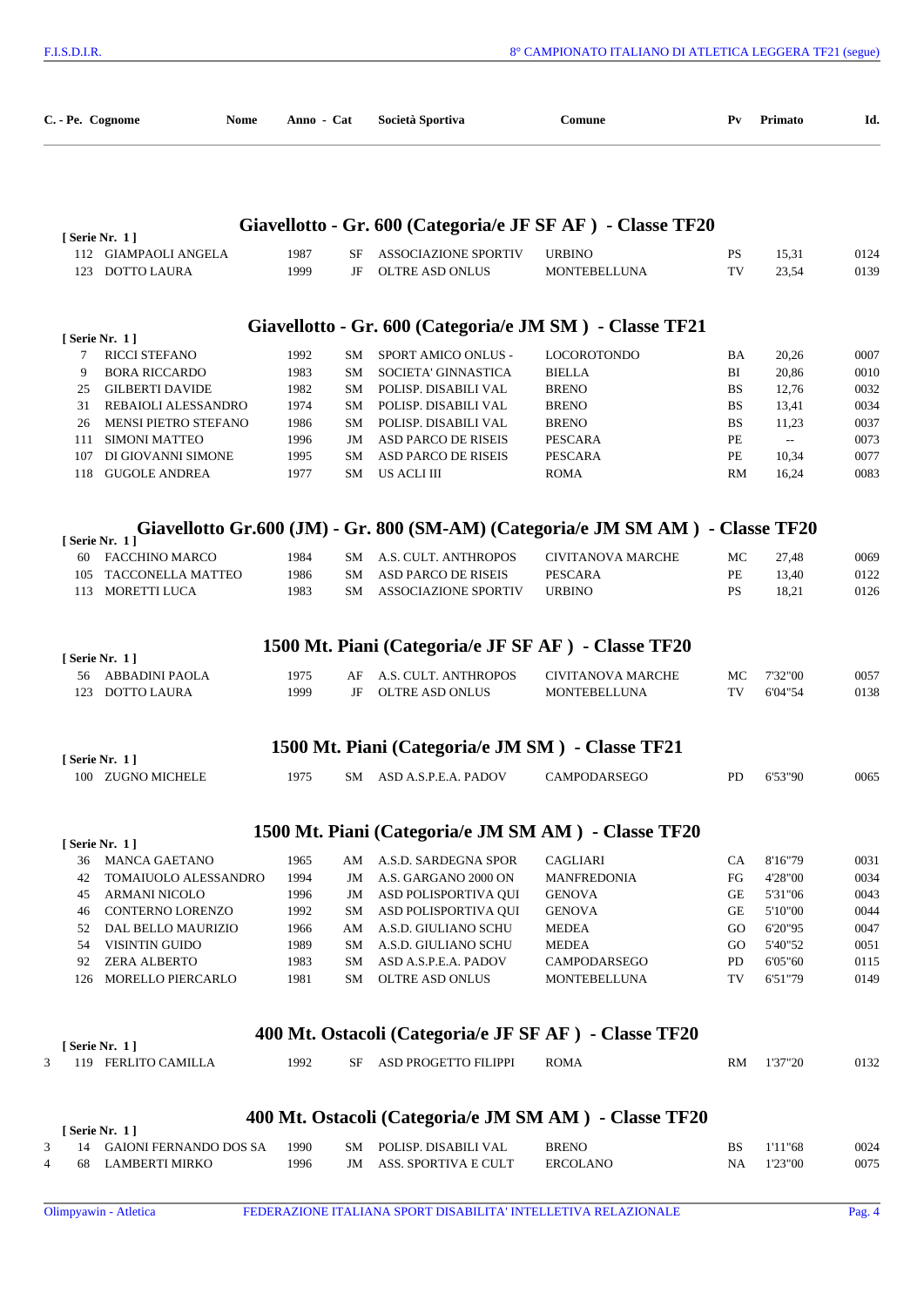|                     |           | C. - Pe. Cognome<br>Nome                                | Anno - Cat   |           | Società Sportiva                                   | Comune                                             | $P_{V}$   | Primato        | Id.          |
|---------------------|-----------|---------------------------------------------------------|--------------|-----------|----------------------------------------------------|----------------------------------------------------|-----------|----------------|--------------|
|                     |           |                                                         |              |           | 200 Mt. Piani (Categoria/e JF SF) - Classe TF21    |                                                    |           |                |              |
| 3<br>$\overline{4}$ | 10<br>39  | [Batteria Nr. 1]<br>ORLANDO NICOLE<br><b>SPANO SARA</b> | 1993<br>1999 | SF<br>JF  | SOCIETA' GINNASTICA<br>A.S.D. SARDEGNA SPOR        | <b>BIELLA</b><br><b>CAGLIARI</b>                   | BI<br>CA  | 39"15<br>41"02 | 0008<br>0041 |
|                     |           |                                                         |              |           | 200 Mt. Piani (Categoria/e JF SF AF) - Classe TF20 |                                                    |           |                |              |
| 2                   | 17        | [Batteria Nr. 1]<br>MOGNETTI MONICA                     | 1985         | SF        | POLISP. DISABILI VAL                               | <b>BRENO</b>                                       | BS.       | 35"34          | 0020         |
| 3                   | 64        | REPETTO FLORENCE                                        | 1999         | JF        | A.S. CULT. ANTHROPOS                               | <b>CIVITANOVA MARCHE</b>                           | МC        | 30"90          | 0061         |
| $\overline{4}$      | 66        | <b>CATALDO GIULIA</b>                                   | 1998         | JF        | ASS. SPORTIVA E CULT                               | <b>ERCOLANO</b>                                    | NA.       | 32"50          | 0071         |
|                     |           | [Batteria Nr. 2]                                        |              |           |                                                    |                                                    |           |                |              |
| 2                   | 19        | ONTANI PAMELA                                           | 1993         | SF        | POLISP. DISABILI VAL                               | <b>BRENO</b>                                       | <b>BS</b> | 36"28          | 0019         |
| 3                   | 84        | <b>BIDOIA MARTA</b>                                     | 1996         | JF        | ASD A.S.P.E.A. PADOV                               | CAMPODARSEGO                                       | PD        | 31"10          | 0103         |
| 4                   | 120       | FRISOLI SANTA ELISA                                     | 1995         | SF        | ASS. DIL. NUOVA AUGU                               | <b>AUGUSTA</b>                                     | SR        | 32"00          | 0134         |
| 5                   | 129       | <b>D'ANDREA GIULIA</b>                                  | 1992         | <b>SF</b> | <b>ASS. SORRISO RIVIERA</b>                        | <b>MIRA</b>                                        | <b>VE</b> | 44"69          | 0151         |
|                     |           |                                                         |              |           | 200 Mt. Piani (Categoria/e JM SM) - Classe TF21    |                                                    |           |                |              |
|                     |           | [Batteria Nr. 1]                                        |              |           |                                                    |                                                    |           |                |              |
| 1                   | 21        | DI VERNIERE SALVATORE                                   | 1986         | SM        | POLISP. DISABILI VAL                               | <b>BRENO</b>                                       | BS        | 41"74          | 0028         |
| $\overline{c}$<br>3 | 96<br>3   | <b>GIANNELLA MARCO</b><br><b>MANCIOLI LUCA</b>          | 1987<br>1992 | SM<br>SM  | ASD A.S.P.E.A. PADOV<br>ASS. DIL. POL. DISAB       | CAMPODARSEGO<br><b>CERRETO D'ESI</b>               | PD<br>AN  | 33"80<br>30"40 | 0061<br>0002 |
| 4                   | 99        | ZAMPROGNA MATTEO                                        | 1988         | SM        | ASD A.S.P.E.A. PADOV                               | CAMPODARSEGO                                       | PD        | 33"30          | 0063         |
| 5                   | 28        | PROVERA ANDREA                                          | 1992         | SM        | POLISP. DISABILI VAL                               | <b>BRENO</b>                                       | <b>BS</b> | 36"02          | 0022         |
|                     |           | [Batteria Nr. 2]                                        |              |           |                                                    |                                                    |           |                |              |
| 2                   | 94        | <b>BASSO FEDERICO</b>                                   | 1967         | SM        | ASD A.S.P.E.A. PADOV                               | <b>CAMPODARSEGO</b>                                | PD        | 35"40          | 0059         |
| 3                   |           | 108 GIANNINI FEDERICO                                   | 1993         | SM        | ASD PARCO DE RISEIS                                | <b>PESCARA</b>                                     | PE        | 32"10          | 0074         |
| 4                   | 117       | <b>CAPITANI TIZIANO</b>                                 | 1994         | SМ        | US ACLI III                                        | <b>ROMA</b>                                        | RM        | 32"82          | 0079         |
| 5                   | 22        | <b>FEDERICI DAVIDE</b>                                  | 1994         | SM        | POLISP. DISABILI VAL                               | <b>BRENO</b>                                       | BS        | 35"48          | 0030         |
|                     |           |                                                         |              |           |                                                    | 200 Mt. Piani (Categoria/e JM SM AM) - Classe TF20 |           |                |              |
|                     |           | [Batteria Nr. 1]                                        |              |           |                                                    |                                                    |           |                |              |
| $\mathbf{1}$        | 122       | CAPOCASALE LUIGI PASQUALE 987                           |              |           | SM OLTRE ASD ONLUS                                 | <b>MONTEBELLUNA</b>                                | TV        | 32"08          | 0145         |
| $\overline{2}$      | 86        | CIOCOIU ROBERT EUGEN                                    | 1994         | SM        | ASD A.S.P.E.A. PADOV                               | CAMPODARSEGO                                       | PD        | 27"90          | 0110         |
| 3                   | 80        | DI MAGGIO RAFFAELE                                      | 2001         | JM        | POLISP. DILET. ALBA                                | <b>PALERMO</b>                                     | PA        | 22"10          | 0095         |
| 4<br>5              | 82<br>127 | <b>ALFIERI MARCO</b><br>TONELLO GIANMARCO               | 1993<br>1970 | SM<br>AM  | ASD A.S.P.E.A. PADOV<br>OLTRE ASD ONLUS            | CAMPODARSEGO<br>MONTEBELLUNA                       | PD<br>TV  | 27"10<br>30"29 | 0108<br>0136 |
| 6                   | 79        | <b>ZEDDA SIMONE</b>                                     | 1993         | SM        | A.S.H. DILETTANTISTI                               | <b>NOVARA</b>                                      | NO.       | 33'21          | 0088         |
|                     |           | [Batteria Nr. 2]                                        |              |           |                                                    |                                                    |           |                |              |
| $\mathbf{1}$        |           | 125 FIORENTIN YURI                                      | 1986         | SM        | OLTRE ASD ONLUS                                    | MONTEBELLUNA                                       | TV        | 34"03          | 0143         |
| $\overline{2}$      | 91        | ZAGO LEANDRO                                            | 1983         | SM        | ASD A.S.P.E.A. PADOV                               | CAMPODARSEGO                                       | PD        | 28"40          | 0112         |
| 3                   | 61        | KOUTIKI TSILULU RUUD LORAIN SLO                         |              | SМ        | A.S. CULT. ANTHROPOS                               | <b>CIVITANOVA MARCHE</b>                           | МC        | 23"20          | 0062         |
| 4                   | 44        | <b>FIORINO FRANCESCO</b>                                | 1997         | JM        | ATLETICA FUTURA ASD                                | PONTASSIEVE                                        | FI        | 27"00          | 0038         |
| 6                   | 128       | <b>ZANDONA' SIMONE</b>                                  | 1982         | SM        | OLTRE ASD ONLUS                                    | MONTEBELLUNA                                       | TV        | 30"01          | 0146         |
| 5                   | 70        | AIELLO MAURIZIO                                         | 1985         | SM        | A.S.H. DILETTANTISTI                               | <b>NOVARA</b>                                      | NO.       | 29'27          | 0087         |
|                     |           | [Batteria Nr. 3]                                        |              |           |                                                    |                                                    |           |                |              |
| $\overline{2}$      | 81        | <b>BOIOCCHI SIMONE</b>                                  | 1994         | SM        | ASD ATLETICA PIACENZ                               | PIACENZA                                           | PС        | 26'30          | 0097         |
| 1                   | 114       | ANTONELLIS MICHAEL                                      | 1994         | SM        | US ACLI III                                        | <b>ROMA</b>                                        | RM        | 28"48          | 0128         |
| 3                   | 83        | BERTOLASO MARIO ALBERTO 2000                            |              | JM        | ASD A.S.P.E.A. PADOV                               | CAMPODARSEGO                                       | PD        | 24"40          | 0105         |
| 4                   | 4<br>37   | SCHIMMENTI GAETANO                                      | 1994         | JM        | ATLETICA OSIMO ASD                                 | <b>OSIMO</b>                                       | AN        | 24"64          | 0004<br>0029 |
| 6<br>5              | 73        | PECORELLI LUIGI<br><b>GALLINA EDOARDO</b>               | 1976<br>1994 | AM<br>JM  | A.S.D. SARDEGNA SPOR<br>A.S.H. DILETTANTISTI       | CAGLIARI<br><b>NOVARA</b>                          | CA<br>NO. | 30"01<br>27'53 | 0082         |
|                     |           |                                                         |              |           |                                                    |                                                    |           |                |              |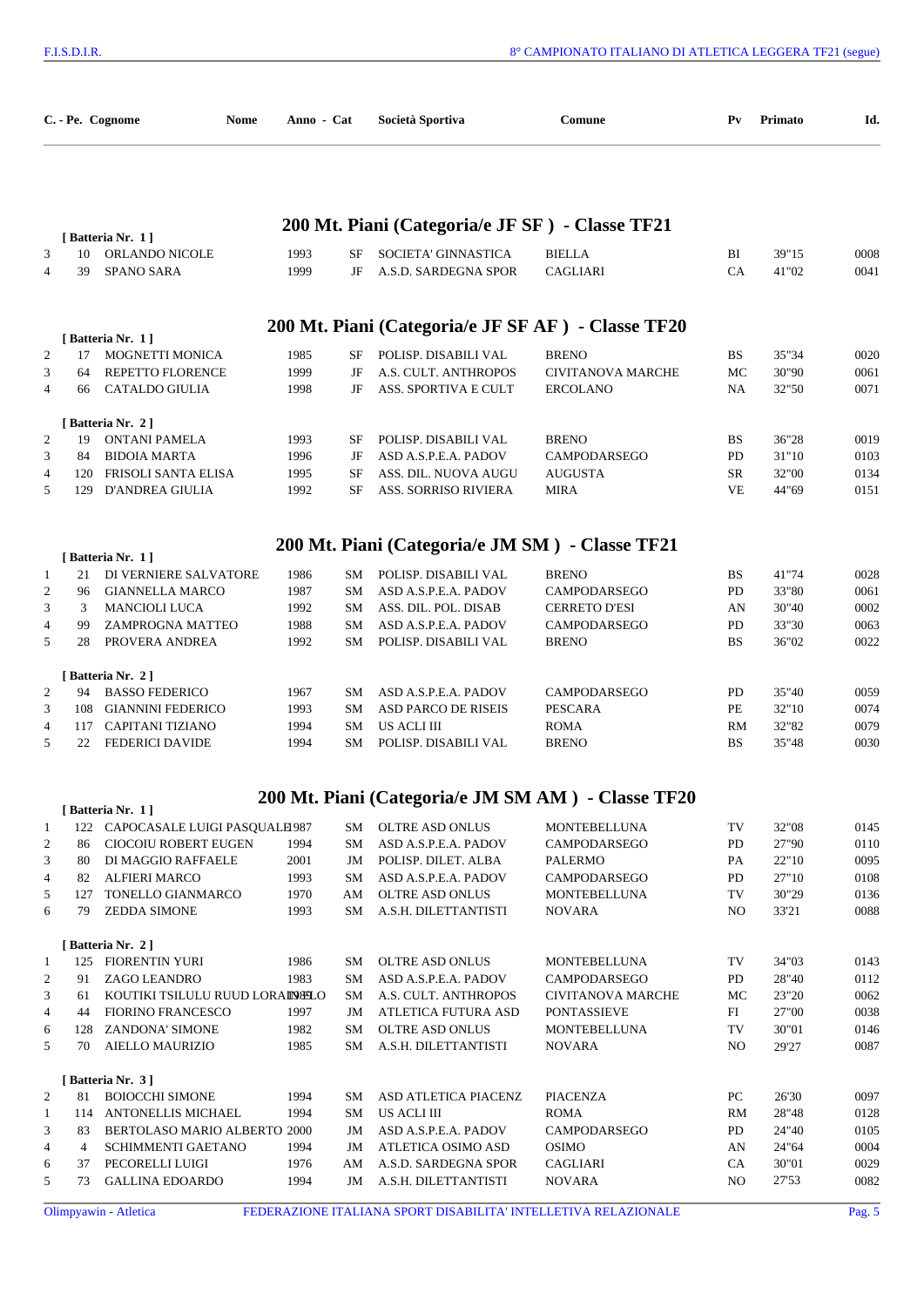|                     |          | C. - Pe. Cognome<br>Nome                         | Anno - Cat   |          | Società Sportiva                                | Comune                                               | $P_{V}$              | Primato                  | Id.          |
|---------------------|----------|--------------------------------------------------|--------------|----------|-------------------------------------------------|------------------------------------------------------|----------------------|--------------------------|--------------|
|                     |          |                                                  |              |          | 800 Mt. Piani (Categoria/e JF SF) - Classe TF21 |                                                      |                      |                          |              |
| 3                   | 40       | [ Serie Nr. 1 ]<br><b>TIANO GIOVANNA</b>         | 1990         | SF       | A.S. GABRIELLA VIVAL                            | <b>GENOLA</b>                                        | <b>CN</b>            | 4'50"00                  | 0046         |
|                     |          |                                                  |              |          | 800 Mt. Piani (Categoria/e JM SM) - Classe TF21 |                                                      |                      |                          |              |
|                     |          | [ Serie Nr. 1 ]                                  |              |          |                                                 |                                                      |                      |                          |              |
| $\overline{c}$      | 48       | LANZONI ALESSANDRO                               |              | JM       | ASD POLISPORTIVA QUI                            | <b>GENOVA</b>                                        | GE                   | 3'36"05                  | 0050         |
| 3                   | 100      | ZUGNO MICHELE                                    | 1975         | SM       | ASD A.S.P.E.A. PADOV                            | CAMPODARSEGO                                         | PD                   | 3'04"62                  | 0064         |
| 4                   | 38       | NIEDDU SIMONE                                    | 1991         | SM       | A.S.D. SARDEGNA SPOR                            | <b>CAGLIARI</b>                                      | CA                   | 3'13"79                  | 0044         |
| 5                   | 116      | <b>BUCCARELLO SIMONE</b>                         | 1994         | SM       | US ACLI III                                     | <b>ROMA</b>                                          | RM                   | 3'41"56                  | 0081         |
|                     |          |                                                  |              |          |                                                 | 800 Mt. Piani (Categoria/e JM SM AM) - Classe TF20   |                      |                          |              |
|                     |          | [ Serie Nr. 1 ]                                  |              |          |                                                 |                                                      |                      |                          |              |
| 1                   | 36       | <b>MANCA GAETANO</b>                             | 1965         | AM       | A.S.D. SARDEGNA SPOR                            | <b>CAGLIARI</b>                                      | CA                   | 4'04"52                  | 0030         |
| $\overline{c}$      | 47       | VINCIGUERRA FRANCESCO                            | 1997         | JM       | ASD POLISPORTIVA QUI                            | <b>GENOVA</b>                                        | GЕ                   | 2'58"02                  | 0041         |
| 3<br>4              | 52       | 115 GIACCIO MASSIMO<br><b>DAL BELLO MAURIZIO</b> | 1995<br>1966 | SМ<br>AM | US ACLI III<br>A.S.D. GIULIANO SCHU             | <b>ROMA</b><br><b>MEDEA</b>                          | RM<br>GO             | 2'38"22<br>2'52"60       | 0130<br>0046 |
| 5                   |          | 126 MORELLO PIERCARLO                            | 1981         | SM.      | <b>OLTRE ASD ONLUS</b>                          | MONTEBELLUNA                                         | TV                   | 3'18"84                  | 0148         |
|                     |          |                                                  |              |          |                                                 |                                                      |                      |                          |              |
|                     |          | [Serie Nr. 2]                                    |              |          |                                                 |                                                      |                      |                          |              |
| 1<br>$\overline{c}$ | 54<br>75 | VISINTIN GUIDO<br>PARIGI STEFANO                 | 1989<br>1988 | SM<br>SM | A.S.D. GIULIANO SCHU<br>A.S.H. DILETTANTISTI    | <b>MEDEA</b><br><b>NOVARA</b>                        | GO<br>N <sub>O</sub> | 2'36"42<br>2'25"01       | 0050<br>0090 |
| 3                   | 67       | DI MAURO ANTONIO                                 | 1983         | SM       | ASS. SPORTIVA E CULT                            | <b>ERCOLANO</b>                                      | NA                   | 2'16"00                  | 0077         |
| 4                   | 41       | CASTRIOTTA VINCENZO                              | 1984         | SМ       | A.S. GARGANO 2000 ON                            | MANFREDONIA                                          | FG                   | 2'22"00                  | 0037         |
| 5                   | 62       | <b>MATTEI ALESSANDRO</b>                         | 1986         | SM       | A.S. CULT. ANTHROPOS                            | <b>CIVITANOVA MARCHE</b>                             | MC                   | 2'34"80                  | 0064         |
|                     |          |                                                  |              |          |                                                 |                                                      |                      |                          |              |
|                     |          |                                                  |              |          |                                                 | 10000 Mt. Piani (Categoria/e JM SM AM) - Classe TF20 |                      |                          |              |
|                     |          | [ Serie Nr. 1 ]                                  |              |          |                                                 |                                                      |                      | 37'00"00                 | 0002         |
|                     | 1<br>35  | <b>VALLONE FABRIZIO</b><br><b>HOLTZ ALEX</b>     | 1990<br>1981 | SМ<br>SM | ASSOCIAZIONE POLISPO<br>LEBENSHILFE ONLUS       | <b>SCIACCA</b><br><b>BOLZANO</b>                     | AG<br>BZ             | $\overline{a}$           | 0027         |
|                     | 43       | URBANO MICHELE                                   | 1966         | AM       | A.S. GARGANO 2000 ON                            | MANFREDONIA                                          | FG                   | 35'10"00                 | 0033         |
|                     | 55       | ROMANO ANDREA                                    | 1986         | SM       | POLISPORTIVA HYPERIO                            | <b>LATINA</b>                                        | LT                   | 40'08"00                 | 0055         |
|                     |          |                                                  |              |          |                                                 |                                                      |                      |                          |              |
|                     |          | [ Serie Nr. 1 ]                                  |              |          |                                                 | 5000 Mt. Marcia (Categoria/e JM SM AM) - Classe TF20 |                      |                          |              |
|                     | 5        | <b>LATORRE GIUSEPPE</b>                          | 1963         | AM       | SPORT AMICO ONLUS -                             | <b>LOCOROTONDO</b>                                   |                      | BA 31'13"30              | 0005         |
|                     | 63       | MEI FEDERICO                                     | 1990         | SM       | A.S. CULT. ANTHROPOS                            | <b>CIVITANOVA MARCHE</b>                             |                      | MC 36'35"11              | 0070         |
|                     | 77       | RUSSO ANDREA NICOLO'                             | 1990         | SM       | A.S.H. DILETTANTISTI                            | <b>NOVARA</b>                                        | NO.                  | 36'04"01                 | 0094         |
|                     |          | 103 LOMBARDI ANGELO                              | 1996         | JM       | ASD PARCO DE RISEIS                             | PESCARA                                              | PE                   | 37'58"83                 | 0119         |
|                     |          |                                                  |              |          |                                                 |                                                      |                      |                          |              |
|                     |          | [ Serie Nr. 1 ]                                  |              |          |                                                 | 5000 Mt. Piani (Categoria/e JM SM AM) - Classe TF20  |                      |                          |              |
|                     | 1        | <b>VALLONE FABRIZIO</b>                          | 1990         | SM       | ASSOCIAZIONE POLISPO                            | <b>SCIACCA</b>                                       | AG                   | 16'38"55                 | 0001         |
|                     | 35       | <b>HOLTZ ALEX</b>                                | 1981         | SM       | LEBENSHILFE ONLUS                               | <b>BOLZANO</b>                                       | BZ                   | $\overline{\phantom{a}}$ | 0026         |
|                     | 43       | URBANO MICHELE                                   | 1966         | AM       | A.S. GARGANO 2000 ON                            | MANFREDONIA                                          | FG                   | 22'48"00                 | 0032         |
|                     | 42       | TOMAIUOLO ALESSANDRO                             | 1994         | JM       | A.S. GARGANO 2000 ON                            | MANFREDONIA                                          | FG                   | 16'28"00                 | 0035         |
|                     | 45       | <b>ARMANI NICOLO</b>                             | 1996         | JM       | ASD POLISPORTIVA QUI                            | <b>GENOVA</b>                                        | GE                   | 21'06"05                 | 0042         |
|                     | 46       | CONTERNO LORENZO                                 | 1992         | SM       | ASD POLISPORTIVA QUI                            | <b>GENOVA</b>                                        | GE                   | 19'38"79                 | 0045         |
|                     | 55       | ROMANO ANDREA                                    | 1986         | SM       | POLISPORTIVA HYPERIO                            | LATINA                                               | LT                   | 19'19"00                 | 0054         |
|                     | 92       | <b>ZERA ALBERTO</b>                              | 1983         | SM       | ASD A.S.P.E.A. PADOV                            | CAMPODARSEGO                                         | PD                   | 23'23"71                 | 0114         |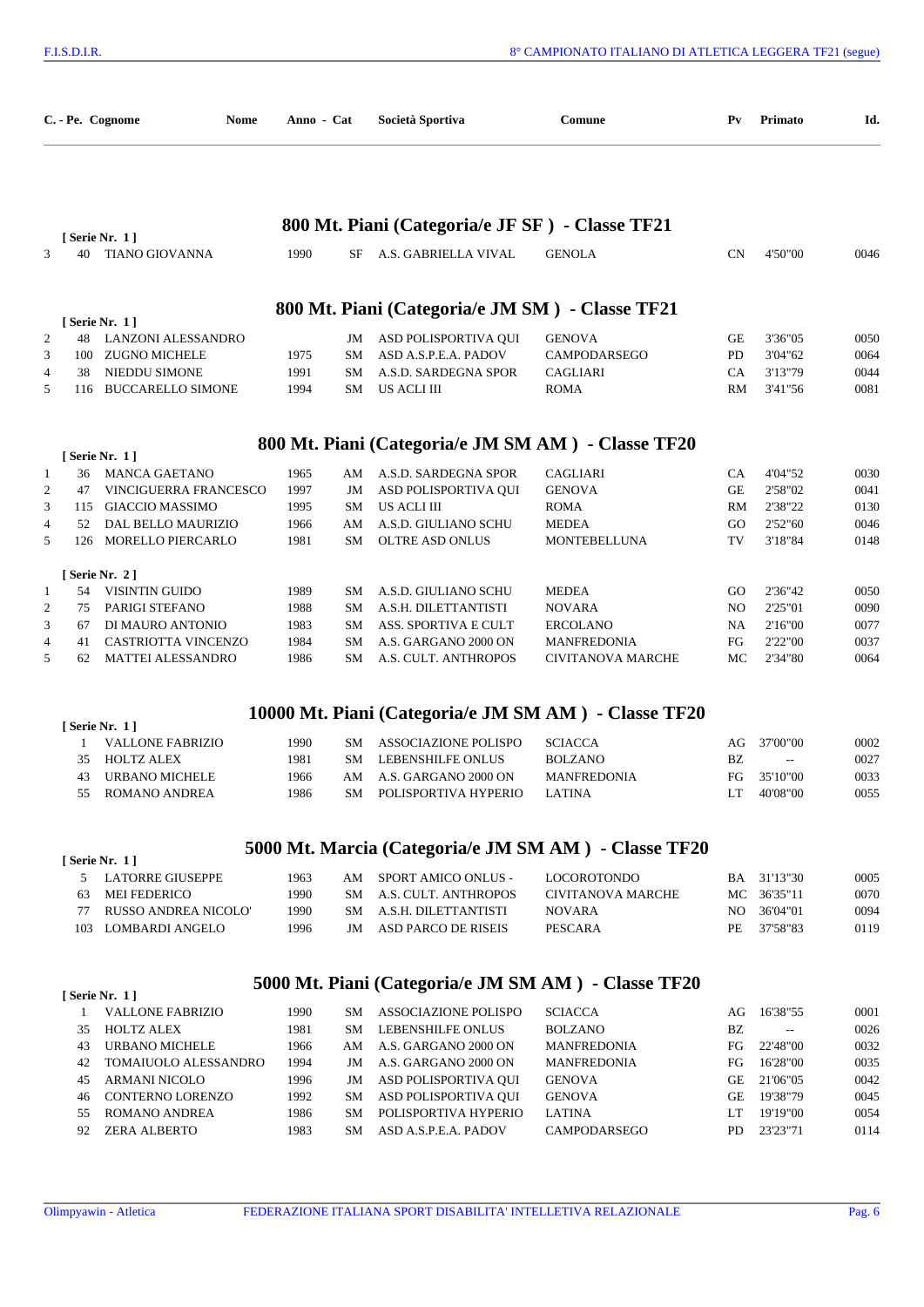| C. - Pe. Cognome                                              | Nome | Anno - Cat   |                 | Società Sportiva                                 | Comune                                                                            | $P_{V}$               | Primato                           | Id.          |
|---------------------------------------------------------------|------|--------------|-----------------|--------------------------------------------------|-----------------------------------------------------------------------------------|-----------------------|-----------------------------------|--------------|
|                                                               |      |              |                 |                                                  | Lancio del Disco - KG. 1 (Categoria/e JF SF) - Classe TF21                        |                       |                                   |              |
| [ Serie Nr. 1 ]                                               |      |              |                 |                                                  |                                                                                   |                       |                                   |              |
| 27<br>PRETI SILVIA<br>SARDONE CATERINA<br>65                  |      | 1986<br>1971 | SF<br>SF        | POLISP. DISABILI VAL<br>ASD PEGASO AIAS MATE     | <b>BRENO</b><br><b>MATERA</b>                                                     | <b>BS</b><br>MT       | 12,24<br>11,20                    | 0015<br>0054 |
|                                                               |      |              |                 |                                                  | Lancio del Disco - KG. 1 (Categoria/e JF SF AF) - Classe TF20                     |                       |                                   |              |
| [Serie Nr. 1]                                                 |      |              |                 |                                                  |                                                                                   |                       |                                   |              |
| 51 CULOT LAURA<br><b>CRESPI ILARIA</b><br>71                  |      | 1993<br>1996 | SF<br>JF        | A.S.D. GIULIANO SCHU<br>A.S.H. DILETTANTISTI     | <b>MEDEA</b><br><b>NOVARA</b>                                                     | GO.<br>N <sub>O</sub> | 12,24<br>17,24                    | 0049<br>0080 |
| 112 GIAMPAOLI ANGELA                                          |      | 1987         | SF              | <b>ASSOCIAZIONE SPORTIV</b>                      | <b>URBINO</b>                                                                     | <b>PS</b>             | 14,11                             | 0123         |
| FEDATO PATRIZIA<br>124                                        |      | 1981         | SF              | OLTRE ASD ONLUS                                  | <b>MONTEBELLUNA</b>                                                               | TV                    | 21,29                             | 0141         |
|                                                               |      |              |                 |                                                  | Lancio del Disco - KG. 1 (Categoria/e JM SM) - Classe TF21                        |                       |                                   |              |
| [Serie Nr. 1]                                                 |      |              |                 |                                                  |                                                                                   |                       |                                   |              |
| <b>GERINI DANIEL</b><br>2                                     |      | 1993         | SM              | ASS. DIL. POL. DISAB                             | <b>CERRETO D'ESI</b>                                                              | AN                    | 21,30                             | 0004         |
| <b>ZENTI GIANPIETRO</b><br>34<br><b>CASARIN ROBERTO</b><br>95 |      | 1985<br>1977 | <b>SM</b><br>SM | POLISP. DISABILI VAL<br>ASD A.S.P.E.A. PADOV     | <b>BRENO</b><br><b>CAMPODARSEGO</b>                                               | <b>BS</b><br>PD       | 17,22<br>15,87                    | 0035<br>0066 |
|                                                               |      |              |                 |                                                  |                                                                                   |                       |                                   |              |
| [ Serie Nr. $1$ ]                                             |      |              |                 |                                                  | Lancio del Disco KG 1,5 (JM) - KG. 2 (SM-AM) (Categoria/e JM SM AM) - Classe TF20 |                       |                                   |              |
| <b>PAUNOVIC IGOR</b><br>53                                    |      | 1990         | SM              | A.S.D. GIULIANO SCHU                             | <b>MEDEA</b>                                                                      | GO.                   | 18,20                             | 0053         |
| 74<br><b>INCORVAIA LUCA</b>                                   |      | 1999         | JM              | A.S.H. DILETTANTISTI                             | <b>NOVARA</b>                                                                     | NO.                   | 9,21                              | 0085         |
| 78<br>SACCHETTI GIACOMO                                       |      | 1991         | SM              | A.S.H. DILETTANTISTI                             | <b>NOVARA</b>                                                                     | NO.                   | 14,81                             | 0092         |
| RUGGERO EMANUELE<br>88                                        |      | 1990         | SM              | ASD A.S.P.E.A. PADOV                             | <b>CAMPODARSEGO</b>                                                               | PD                    | 13,66                             | 0117         |
| MORETTI LUCA<br>113                                           |      | 1983         | SM              | <b>ASSOCIAZIONE SPORTIV</b>                      | <b>URBINO</b>                                                                     | PS.                   | 15,20                             | 0125         |
|                                                               |      |              |                 |                                                  | Salto in lungo (Categoria/e JF SF AF) - Classe TF20                               |                       |                                   |              |
| [Serie Nr. 1]<br><b>CATTANEO SILVIA</b><br>12                 |      | 1991         | SF              | POLISP. DISABILI VAL                             | <b>BRENO</b>                                                                      | BS                    | 3,53                              | 0017         |
|                                                               |      |              |                 |                                                  |                                                                                   |                       |                                   |              |
| [ Serie Nr. 1 ]                                               |      |              |                 | Salto in lungo (Categoria/e JM SM) - Classe TF21 |                                                                                   |                       |                                   |              |
| 9<br><b>BORA RICCARDO</b>                                     |      | 1983         | SM              | SOCIETA' GINNASTICA                              | <b>BIELLA</b>                                                                     | BI                    | 3,04                              | 0009         |
| 29<br>PROVERA ALESSANDRO                                      |      | 1995         | SM              | POLISP. DISABILI VAL                             | <b>BRENO</b>                                                                      | <b>BS</b>             | 3,27                              | 0024         |
| 32<br>RONDI GABRIELE PIERAN                                   |      | 1991         | SM              | POLISP. DISABILI VAL                             | <b>BRENO</b>                                                                      | <b>BS</b>             | 4,03                              | 0026         |
| MENSI PIETRO STEFANO<br>26                                    |      | 1986         | SM              | POLISP. DISABILI VAL                             | <b>BRENO</b>                                                                      | <b>BS</b>             | 2,74                              | 0038         |
| 49<br>PAGANO MANUEL                                           |      | 1998         | JM              | ASD POLISPORTIVA QUI                             | <b>GENOVA</b>                                                                     | GE                    | 2,85                              | 0048         |
| PALLANCA GIOVANNI<br>50                                       |      | 1985         | SM              | ASD POLISPORTIVA QUI                             | <b>GENOVA</b>                                                                     | GE                    | 3,56                              | 0052         |
| D'AGOSTINO NANDO<br>106                                       |      | 1999         | JM              | ASD PARCO DE RISEIS                              | <b>PESCARA</b>                                                                    | PE                    | $\overline{\phantom{a}}$          | 0071         |
| <b>SIMONI MATTEO</b><br>111<br>107                            |      | 1996         | JM<br>SM        | ASD PARCO DE RISEIS                              | PESCARA<br><b>PESCARA</b>                                                         | $\rm PE$<br>PE        | 3,10                              | 0072<br>0078 |
| DI GIOVANNI SIMONE<br>132<br>NOVELLO STEFANO                  |      | 1995<br>1987 | SM              | ASD PARCO DE RISEIS<br>ASS. SORRISO RIVIERA      | <b>MIRA</b>                                                                       | VE                    | $\mathbb{H}^{\mathbb{H}}$<br>2,19 | 0089         |
|                                                               |      |              |                 |                                                  |                                                                                   |                       |                                   |              |
| [ Serie Nr. 1 ]                                               |      |              |                 |                                                  | Salto in lungo (Categoria/e JM SM AM) - Classe TF20                               |                       |                                   |              |
| JERMOUNE YOUNES<br>15                                         |      | 1994         | SM              | POLISP. DISABILI VAL                             | <b>BRENO</b>                                                                      | <b>BS</b>             | 4,45                              | 0023         |
|                                                               |      | 1987         | SM              | A.S. CULT. ANTHROPOS                             | <b>CIVITANOVA MARCHE</b>                                                          | МC                    | 4,77                              | 0066         |
| 59<br>CORALLINI CARLO                                         |      |              |                 |                                                  |                                                                                   |                       |                                   | 0099         |
| <b>BONATO ALBERTO</b><br>85                                   |      | 1968         | AM              | ASD A.S.P.E.A. PADOV                             | CAMPODARSEGO                                                                      | PD                    | 3,93                              |              |
| LINCETTI STEFANO<br>87<br>CIOCOIU ROBERT EUGEN<br>86          |      | 1981<br>1994 | SM<br>SM.       | ASD A.S.P.E.A. PADOV<br>ASD A.S.P.E.A. PADOV     | CAMPODARSEGO<br>CAMPODARSEGO                                                      | PD<br>PD              | 3,55<br>4,51                      | 0107<br>0111 |